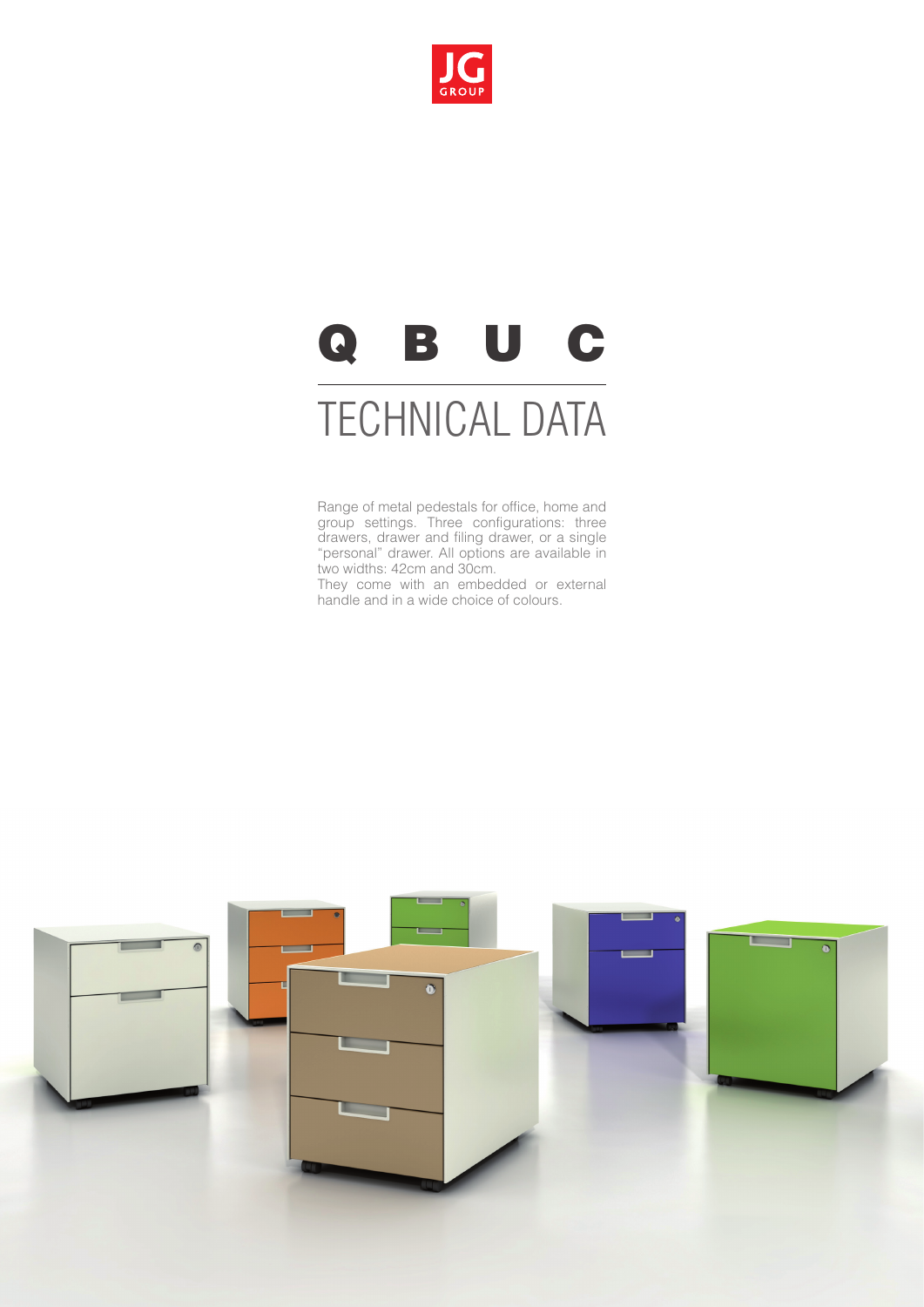

### Technical data | Framework

#### FRAMEWORK

0.8mm cold-rolled sheet mono-block, with internal reinforcements and wheels or levellers.

#### GUIDES

Options: 80% extension galvanised telescopic slides. Full extension telescopic slides. Drawer block anti-tilt mechanism. Final stopper.

#### LOCKS

Integrated lock with one knoking hinged key and one standard key. Locking on all drawers.

#### COATING

80 micron epoxy powder paint over phosphate antioxidant.

#### PACKAGING

Cardboard box with specially designed dies that enable the product to be manipulated during sliding without wearing down. The set is covered with 30 or 35 micron plastic.

#### RECYCLABILITY

All furniture parts and packaging are easily separable, with a high or very high recyclability. Plastic parts over 50 g weight. are marked for their identification, according to European standards on this matter.

### Technical data | **Fronts**

#### FRONT

0.8mm steel sheet painted in the same colour as the structure or 19mm melamine top.

#### **HANDLES**

Embedded or with handle, compatible with all furniture ranges. In ABS or metal alloys depending on the model.

Handles: external or integrated.

Fronts: laminate, metal or wood.



### Accessories | **Personalization**